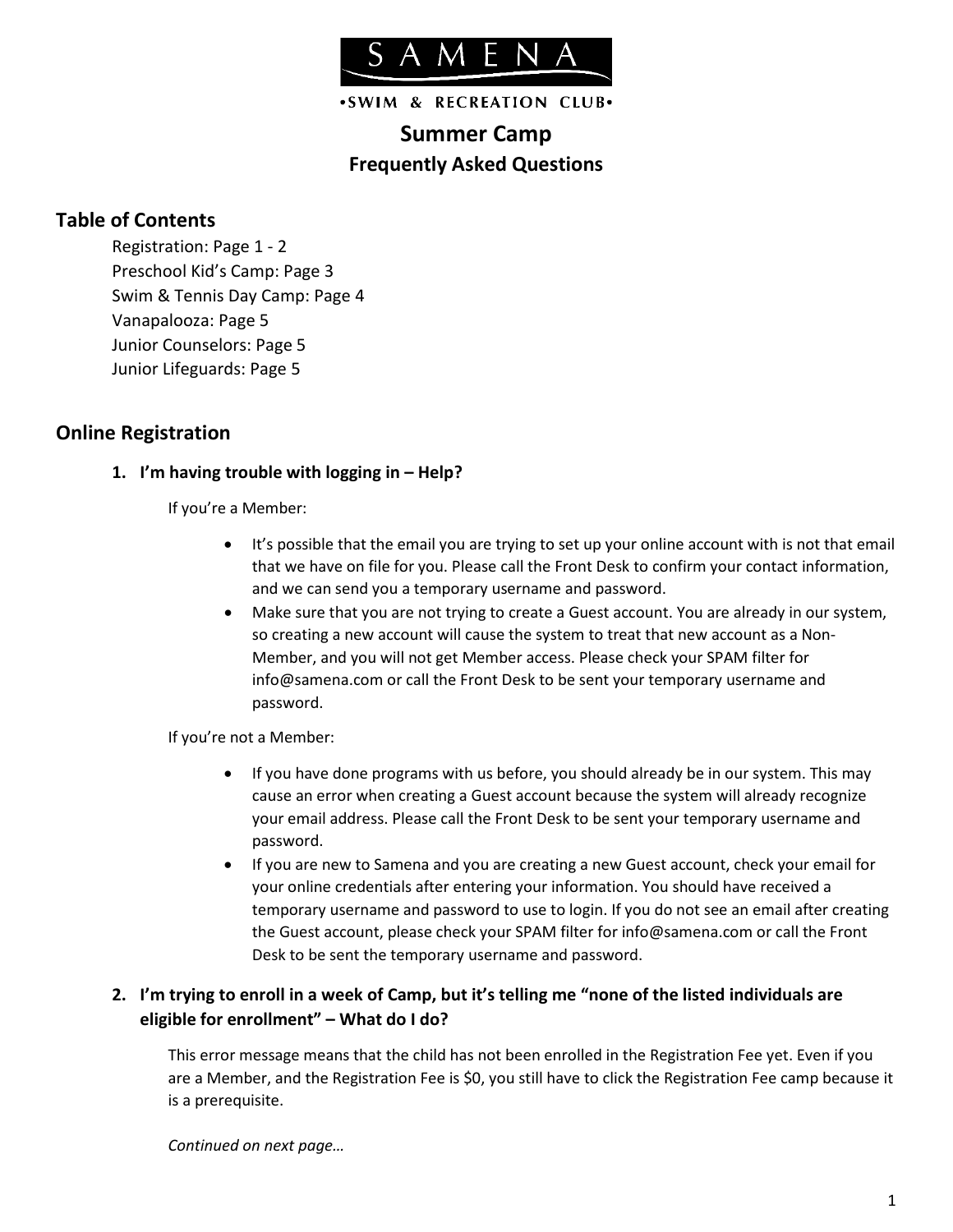Follow these steps:

- Go back to Step 1 "Select Camp"
- Click the teal icon on the left that says "Enroll Here" under Swim and Tennis Day Camp Registration, Kids Camp Registration, Vanapalooza Registration, or Junior Counselor Registration (depending on which camp in which you are enrolling your child), then "Accept & Enroll"
- Select the camper and click "Continue"
- Click "Add Another Camp"
- Click the "Select" button under the Camp in which your child is enrolling
- Click the teal icon that says "Select Weeks" under Swim and Tennis Day Camp Weeks
- This will then allow you to select the weeks of camp for your child follow the enrollment process through to payment

### **3. How do I enroll more than one kid at the same time?**

Once you have selected the weeks of camp you want for one child, additional campers can be added from the Enrollment Summary screen.

Follow these steps:

- Go through the process of enrollment all the way to Step 8 "Enrollment Summary" for one child
- At the bottom of the Enrollment Summary page, click "Add Another Camper"
- This will allow you to continue the process for another child and pay for both in one transaction

# **4. During enrollment, I got a message saying "The selected camper does not meet the age requirement of the camp," but my child is definitely within the age range – How do I fix this?**

The most common reason for this error message is when parents accidentally select themselves for the camp instead of selecting the child. Click "No" when this message comes up, select the camp again, and double check that the child is selected as the participant. If you are still getting this error, the child's birthdate could be incorrect in the system. Please call the Front Desk at 425-746-1160 to update.

# **5. Our plans have changed and I need to cancel or switch a week of camp – How do I go about making this request?**

Samena's Camp policy allows you to *switch weeks* from a week of camp to another week of camp up until May 31, 2022; for example, moving from Camp MTV to Need for Speed. Cancellations can be made up until 2 weeks prior to the camp start date, with a credit being issued minus the \$50 non-refundable deposit. After 2 weeks prior to the camp start date, there will be no credits issued for cancellations. Please note: Swim & Tennis Day Camp: H2O Yeah week requires more notice; please send cancellation requests by July 18, 2022. To make change or cancellation requests, please send us your request in writing via email to [frontd@samena.com.](mailto:frontd@samena.com)

**6. If your questions have not been answered by this FAQ list, please call our Front Desk at 425-746- 1160 and they can assist you.**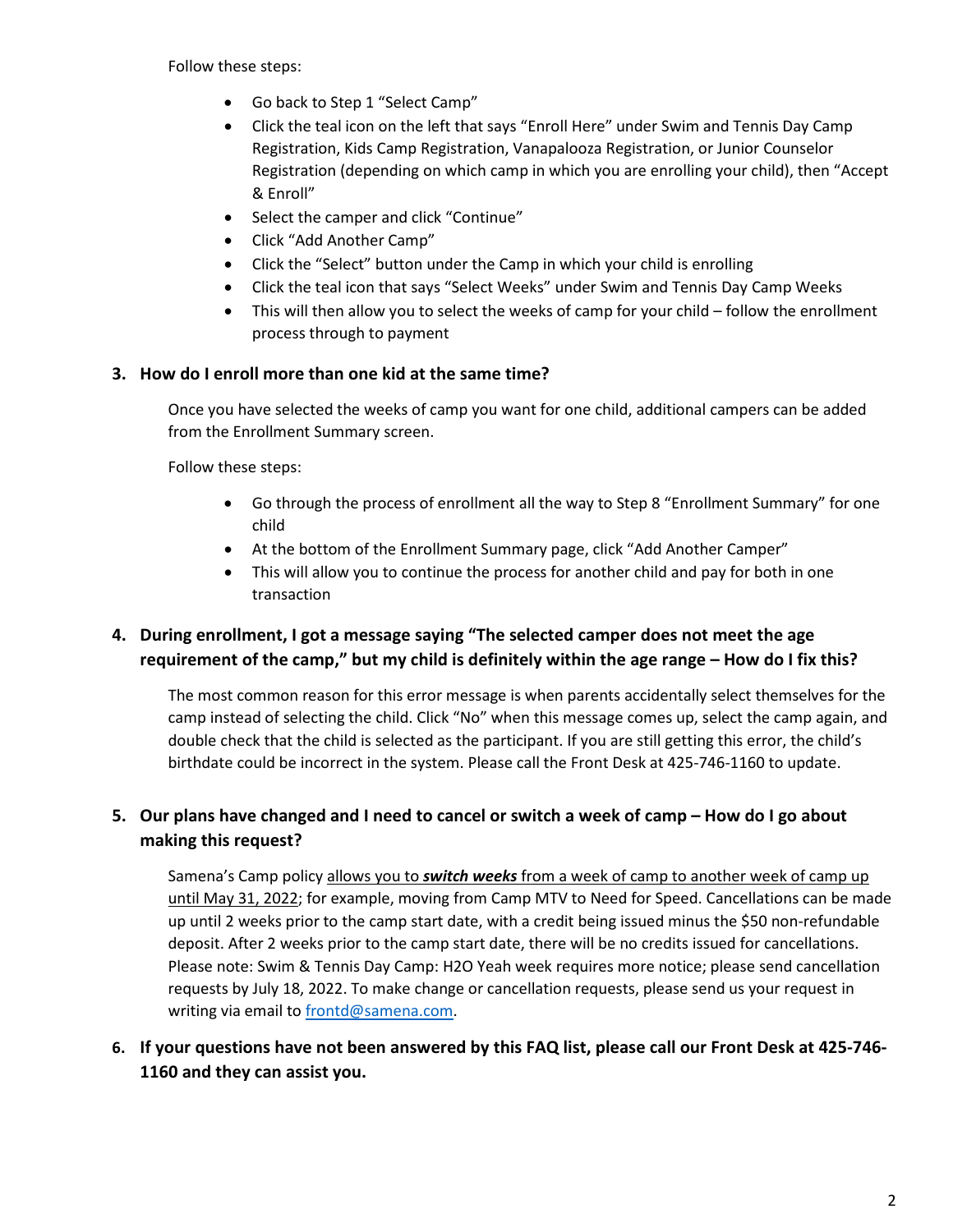# **Preschool Kid's Camp**

# **1. My child won't be 3 years old until part way through the summer – Can they still enroll in this camp?**

If the child turns 3 years old after the summer starts, they can attend any weeks of Preschool Kid's Camp that start after they have turned 3. Additionally, if a child has just turned 6 years old and feels more comfortable in a half-day program, they are still welcome to attend Preschool Kid's Camp instead of Swim & Tennis Day Camp.

#### **2. My child isn't potty trained yet – Do you make any exceptions to that rule?**

Children must be potty trained to attend the Preschool Kid's Camp.

#### **3. What's the daily schedule?**

The campers will arrive in the Preschool Room to project/crafts related to the week's theme with the counselors and free play time. They will go out to our playground for around 30 minutes and return inside for snack time (pack nut-free please). After snack, they will read stories & sing songs, then get ready for the pool. The last 30 minutes of each camp day will be in the Wading Pool.

#### **4. How can preschool age children swim during camp if they don't know how to swim?**

Our Wading Pool is only 1.5 - 2 feet deep, so kids can play in the pool without the water going above their heads. We provide toys for the campers to play with in the pool, and you are welcome to pack them goggles if you prefer. The counselors will be supervising, and it is always lifeguarded. Please note that swimming time for Preschool Kid's Camp does not include swim lessons.

### **5. How do the children get ready for swimming?**

Please send your campers with their swimsuits underneath their clothing and bring a towel with you to pick-up. If you are staying for Lunch Bunch, please pack a towel or robe.

#### **6. Do the kids swim in the Wading Pool even if it's rainy?**

Don't worry, your children won't turn blue! Campers get to enjoy our heated and covered wading pool year round. Rain or shine, they'll get to splash outside!

### **If your questions have not been answered by this FAQ list, please contact Rebecca Luke, Preschool Coordinator, at [rebeccal@samena.com.](mailto:rebeccal@samena.com)**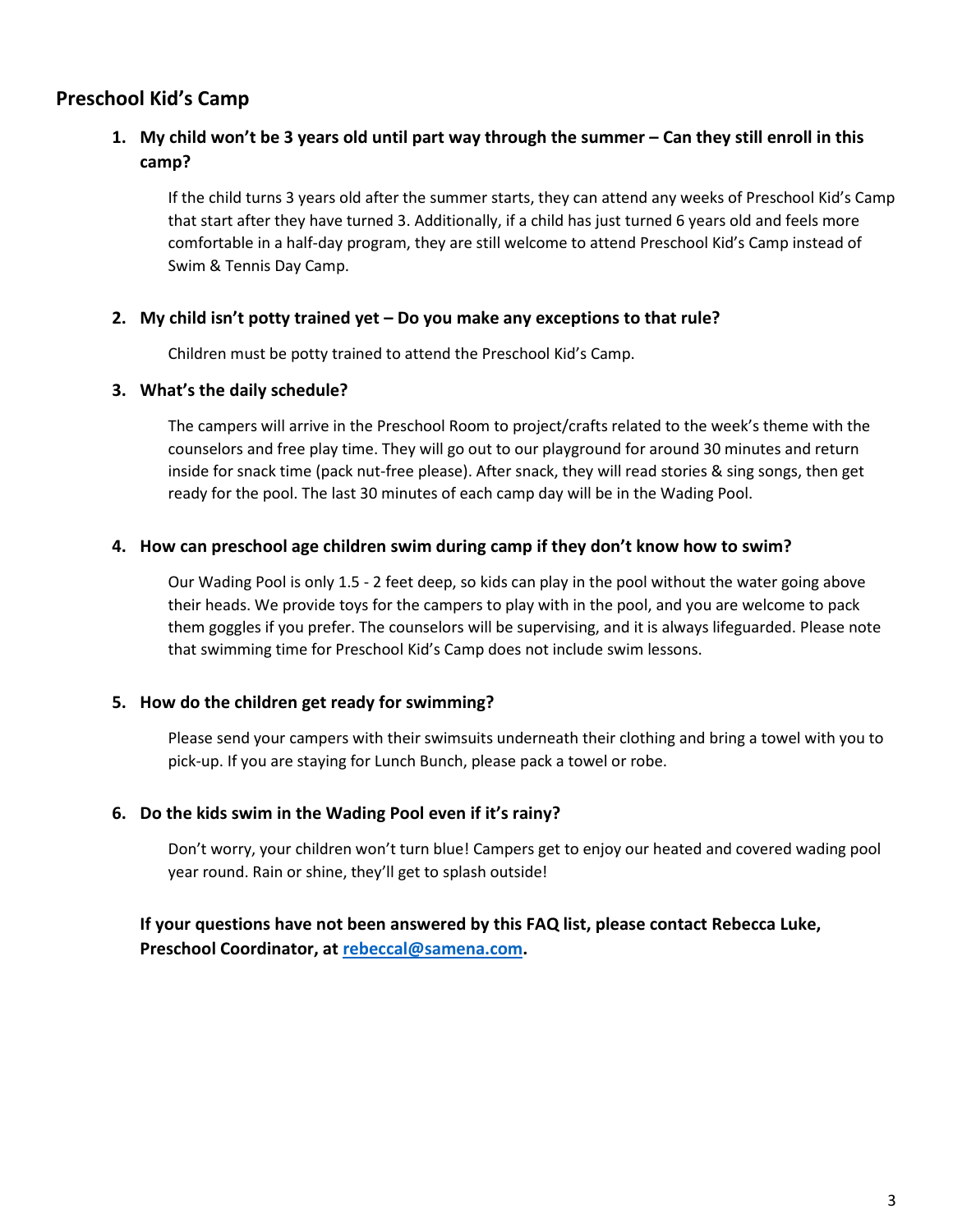# **Swim & Tennis Day Camp**

### **1. How does drop-off work if my kid is on Samena's Swim Team or Water Polo team?**

If the practice starts and ends during the camp day, counselors can pick the child up from Swim Team and bring them to the camp, but you *must* let the Children's Program Director (Jessica Robinson, jessicar@samena.com) know that this needs to be done before the camps starts.

# **2. How do the campers get placed into counselor groups & what is the staff to camper ratio? Can we make a request for kids to be placed together?**

Campers will be put into counselor groups of 8-10 kids by age. You are welcome to make a request for kids to be placed together during the registration process by clicking "Friend Request" on the final Enrollment Summary page or by contacting the Program Director, Jessica Robinson, at [jessicar@samena.com,](mailto:jessicar@samena.com) before the camp starts. Please note that friend requests can only be honored if they are mutual and the children are the same age, but sometimes it's not possible.

### **3. What's the daily schedule?**

Each morning, the daily schedule will be written on the whiteboard in the Hall (drop-off/pick-up room). Before camp starts, we are unable to breakdown the daily schedule for each individual child because it will depend on their counselor group as we have a rotating schedule of activities.

In general, the morning will include activities based on the theme of the week. In the afternoon, they will participate in group games in our backyard & playground with their counselor group and with the whole camp. The campers will also have free swim time in the Outdoor Pool for 45-min to 1 hour each day. Depending on the day, campers will have 30-min swim lessons and tennis lessons in the afternoon.

### **4. How do swim lessons work?**

Campers will be evaluated the before the first lesson and placed into groups according to their level. Lessons take place in our heated Indoor Pool, free swim will be in our heated Outdoor Pool, and both always have a lifeguard on duty. If your child can't swim, don't worry. They will be placed with other beginners in the lessons and will wear lifejackets during free swim time.

### **5. Do we need to pack a lunch?**

Please pack a nut-free lunch for your camper. We also have a morning snack time, where you can pack a snack or put money on Club Bucks (Samena's digital gift cards) for your child to use at our Concession Stand. Samena will provide a light afternoon snack.

### **6. Do we need to bring our own tennis racquets?**

Yes – Please bring your own racquet, because while we have a few to lend out if someone forgets just for a day, we do not have enough to provide the whole camp. You can find used racquets online.

### **7. Do the campers ever go offsite?**

Campers will sometimes go offsite close to Samena with the counselors (ex: Larson Lake trail, Evergreen Park). These destinations are only a few blocks from Samena and are accessible through safe sidewalks. Each camper will receive a Camp Samena shirt which we ask that they wear that day.

# **If your questions have not been answered by this FAQ list, please contact Jessica Robinson, Program Director, at [jessicar@samena.com.](mailto:jessicar@samena.com)**